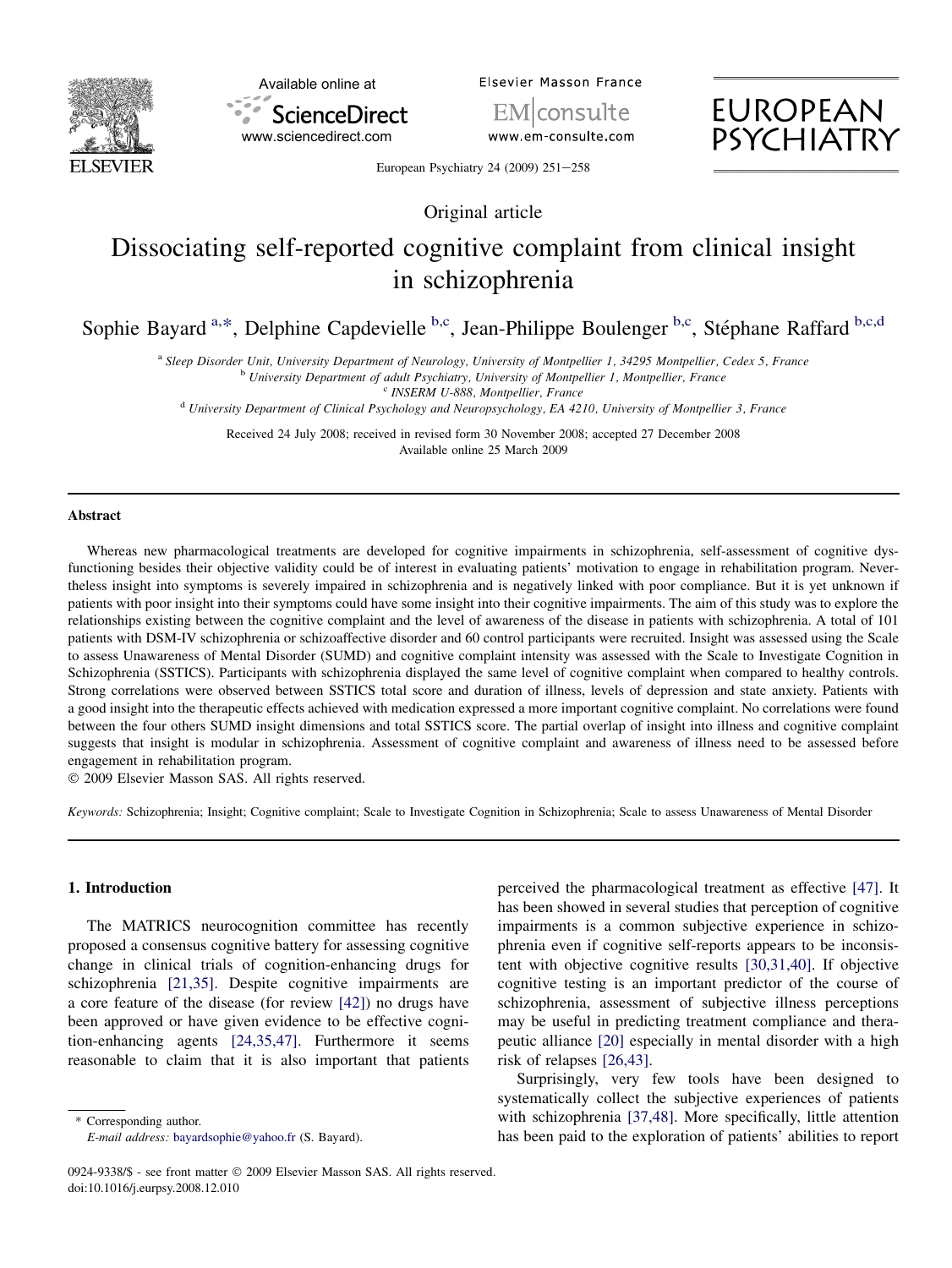cognitive complaint in this mental disorder. If there is growing interest in the self-perceived cognitive dysfunction in schizophrenia, studies and clinical interest traditionally focused only on self-perceived symptoms. Nevertheless it has been found that cognitive complaint is informative of the patient's point of view about their quality of life and informative of the patient's well being [\[40\]](#page-6-0). If a considerable amount of evidence exists demonstrating that patients with schizophrenia have significant cognitive deficits especially in the areas of memory, attention and executive functions [\[42\]](#page-6-0), self-perception of cognitive dysfunction has been found to be a good predictor of long-term symptomatic deterioration [\[33\]](#page-6-0), and, therefore, may provide a more complete picture of individual rehabilitation targets in patients with schizophrenia [\[40\]](#page-6-0).

To our knowledge, only one validated rating scale allows specifically a quantitative approach of the cognitive complaint of patients with schizophrenia spectrum disorders. This is the SSTICS developed by Stip and colleagues [\[46\]](#page-6-0) which was designed to investigate self-perceived cognitive deficits. This scale has been used in three studies about schizophrenia which all confirmed that patients with schizophrenia are able to express cognitive complaint [\[28,40,46\]](#page-6-0). This research group also demonstrated that the cognitive complaints, as measured by the SSTICS, have little correlations with objective test results [\[40\].](#page-6-0) Nevertheless Stip and colleagues [\[46\]](#page-6-0) observed a strong association between cognitive complaint and depressive symptoms among the schizophrenic population, and found that the intensity of cognitive complaints of patients with schizophrenia was correlated with awareness of illness as measured by the item G12 of the PANSS [\[25\]](#page-6-0).

A general lack of insight is common among patients with schizophrenia [\[38\].](#page-6-0) Schizophrenia is the psychiatric disorder in which the awareness of pathology (i.e., ''insight'') is most frequently altered and past studies published over the last two decades have emphasized the specificity of this phenomenon in schizophrenic disorders versus other mental disorders, psychotic or not [\[1\]](#page-6-0). In addition, insight deficits are believed to be associated with a patient's noncompliance to treatment as well as a poor course of illness (for example, Refs [\[2,15,29\]](#page-6-0)). Despite a lack of consensus, some evidence does suggest that poor insight about illness among patients with schizophrenia may be associated with cognitive deficits most predominantly in the executive area [\[44\].](#page-6-0) Little is known about the link between the multiple dimensions of insight and the cognitive complaints in schizophrenia. The only available data that we have to date is the negative correlation found by Prouteau and colleagues [\[40\]](#page-6-0) between SSTICS total score and the PANSS judgment item which showed than the more a patient with schizophrenia is aware of having a mental disorder the more he expresses cognitive complaints. Nevertheless this finding is a quite limited as insight was assessed through the item G12 of the PANSS which has not been initially developed to capture the multidimensional nature of this phenomenon [\[2,3\]](#page-6-0). Indeed insight can be modality specific; patients may have insight into some, but not all signs of illness.

In this study, we were interested in exploring the relationship existing between two subjective experiences related to this illness (the cognitive complaints and the level of awareness of psychiatric symptoms) controlling for several variables directly linked to the schizophrenic pathology, especially demographic factors, and psychopathological dimensions such as the levels of depression, anxiety and the severity of negative and positive symptoms. We chose the SUMD [\[3\]](#page-6-0), which measures multidimensional aspects of insight and has been used in studies of patients with schizophrenia. The SUMD assesses several dimensions of insight into illness: having a mental disorder (Mental Disorder), effects of medication (Medication), consequences of mental illness (Consequences), awareness of the symptoms (Awareness) and attribution of the specific signs and symptoms to the mental disorder (Attribution). Degree of severity of the cognitive complaint was appreciated with the SSTICS.

We first hypothesized that patients of our sample would report higher levels of cognitive complaints compared to matched—control participants by age and education. Secondly, we expected that patients with impaired insight would report a level of cognitive complaints of lower intensity than patients with a good insight level.

## 2. Methods and materials

#### 2.1. Participants

Demographic and clinical data are summarized in [Table 1](#page-2-0). One hundred and one outpatients with schizophrenia ( $n = 92$ ) or schizoaffective disorder  $(n = 9)$  completed this study. The diagnosis was established with the Structured Clinical Interview for DSM-IV [\[4,19\]](#page-6-0) and by a consensus between the current treating psychiatrist and one senior psychiatrist belonging to the research team of this study (DC). Severity of symptoms was rated with the Positive and the Negative Syndrome Scale [\[25\].](#page-6-0) All patients were clinically stable at the time of assessment. Exclusion criteria were: (a) known neurological disease, (b) Axis II diagnosis of developmental disorders or (c) substance abuse in the past month. Sixty healthy participants were matched to patients for age, education duration and gender. They were recruited through local advertisements. No participants had a history of traumatic brain injury, epilepsy, alcoholism or substance abuse, other diagnosable neurological conditions or organic mental disorder, nor were being treated with antidepressants, benzodiazepines or lithium.

Each participant provided written informed consent form prior the experiment and no compensation was allowed for participation.

#### 2.2. Outcome measures

Demographic and clinical variables were assessed in a semi-structured interview and by reference to medical records and staff. All the participants completed the 21-item BDI-II [\[6\]](#page-6-0), trait and state anxiety were evaluated by the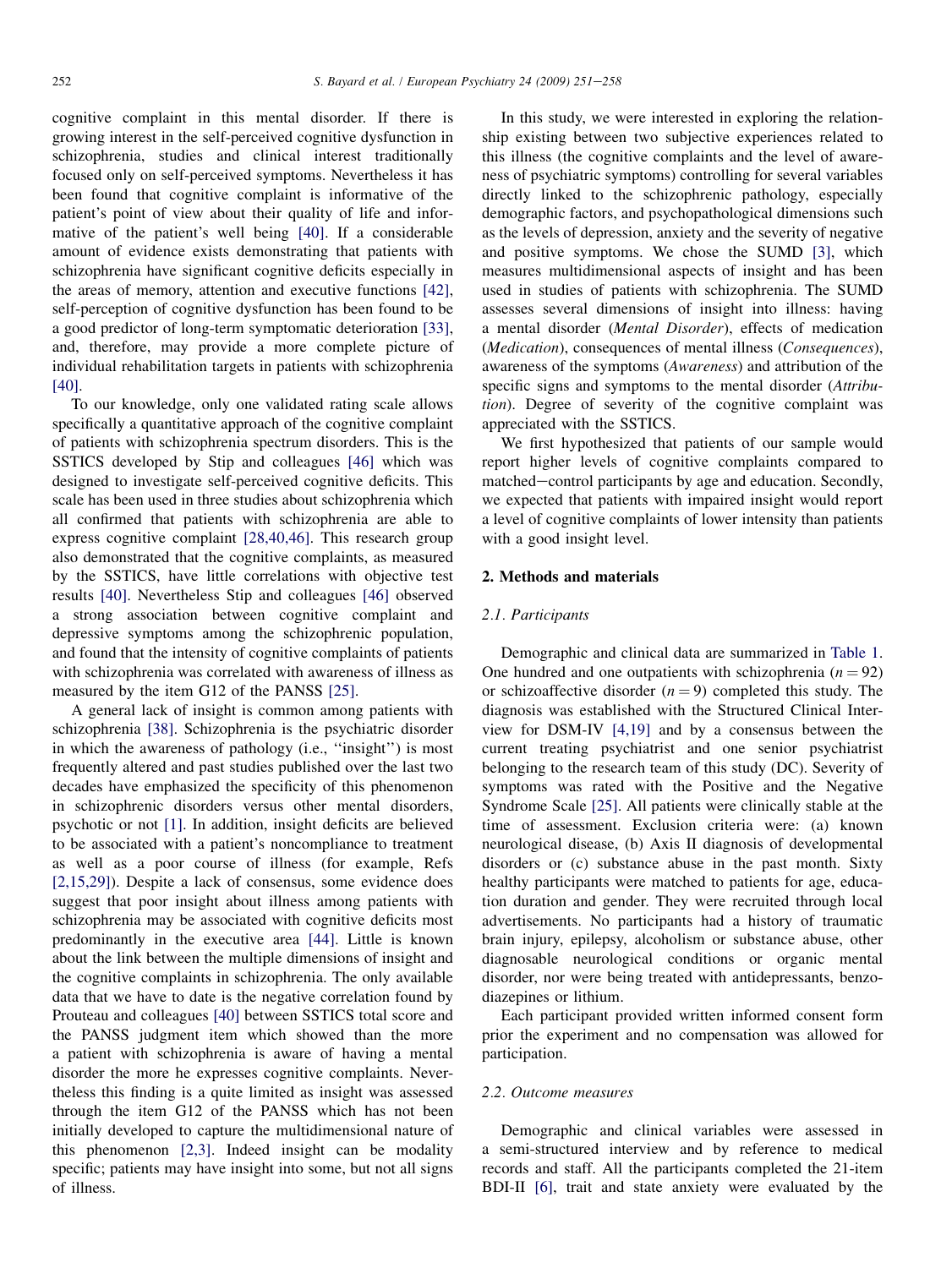<span id="page-2-0"></span>

| Table 1                                         |  |
|-------------------------------------------------|--|
| Demographic characteristic of the participants. |  |

|                                              | Patients $(n = 101)$ | Controls $(n = 60)$ | $T^{\rm a}/\chi^{2\rm b}$ | $\boldsymbol{P}$ |
|----------------------------------------------|----------------------|---------------------|---------------------------|------------------|
| Age (years), mean $\pm$ S.D.                 | $30.51 \pm 9.43$     | $33.18 \pm 11.28$   | $1.625$ <sup>c</sup>      | 0.10             |
| Sex (Male/Female), N                         | 72/29                | 36/24               | 0.068 <sup>d</sup>        | 0.70             |
| Education (years), mean $\pm$ S.D.           | $11.42 \pm 2.89$     | $11.91 \pm 2.82$    | 1.067 <sup>c</sup>        | 0.28             |
| Duration of illness (years), mean $\pm$ S.D. | $6.9 \pm 8.98$       |                     |                           |                  |
| Number of hospitalizations, mean $\pm$ S.D.  | $2.85 \pm 2.95$      |                     |                           |                  |
| Chronic/Acute form                           | 48/53                |                     |                           |                  |
| of the disease, $N$                          |                      |                     |                           |                  |
| Age at onset (years), mean $\pm$ S.D.        | $23.5 \pm 6.73$      |                     |                           |                  |
| PANSS Positive, mean $\pm$ S.D.              | $16.35 \pm 5.82$     |                     |                           |                  |
| PANSS Negative, mean $\pm$ S.D.              | $19.34 \pm 6.36$     |                     |                           |                  |
| PANSS Psychopathology, mean $\pm$ S.D.       | $33.92 \pm 79$       |                     |                           |                  |
| PANSS Cognition, mean $\pm$ S.D.             | $14.44 \pm 4.7$      |                     |                           |                  |
| PANSS Total, mean $\pm$ S.D.                 | $69.68 \pm 14.33$    |                     |                           |                  |
| Antipsychotics (Typical/Atypical/Both), N    | 52/36/13             |                     |                           |                  |
| CPzeq (mg/day), mean $\pm$ S.D.              | $791.49 \pm 684.46$  |                     |                           |                  |
| DZeq (mg/day), mean $\pm$ S.D.               | $21.64 \pm 30.86$    |                     |                           |                  |
| BDI-II total, mean $\pm$ S.D.                | $12.52 \pm 8.91$     | $7.80 \pm 5.21$     | $-3.371^{\circ}$          | < 0.001          |
| STAI state anxiety, mean $\pm$ S.D.          | $40.83 \pm 12.35$    | $39.04 \pm 9.39$    | $-0.986^{\circ}$          | 0.32             |
| STAI trait anxiety, mean $\pm$ S.D.          | $35.58 \pm 11.65$    | $35.46 \pm 11.58$   | $-0.843^{\circ}$          | 0.40             |
| SSTICS total, mean $\pm$ S.D.                | $22.35 \pm 12.71$    | $20.90 \pm 10.60$   | $-0.702^{\rm e}$          | 0.65             |

BDI-II: Beck depression inventory-II; CPzeq: chlorpromazine equivalents; DZeq: diazepam equivalents; PANSS: Positive and Negative Syndrome Scale; S.D.: standard deviation; SSTICS: subjective scale to investigate cognition in schizophrenia; and STAI: state trait anxiety inventory.

<sup>a</sup> df 158.<br><sup>b</sup> df 1.<br><sup>c</sup> Independent-samples *t*-test.<br><sup>d</sup> Chi-square.<br><sup>e</sup> ANCOVA.

Spielberger's STAI [\[45\].](#page-6-0) The SSTICS was also administered. This 21-item self-report questionnaire [\[46\]](#page-6-0) aimed at exploring the cognitive complaints in several cognitive areas which have been reported to be impaired in schizophrenia (i.e., memory, attention, executive functions, language and praxia). Participants were asked to rate the frequency of their cognitive difficulties according to a four-point scale (from 0 ''never'' to 4 ''very often''). The total score of the scale was considered  $(range: 0-84)$ .

Additionally, the PANSS [\[25\]](#page-6-0) was administered to the patients. Five components were analyzed (Positive, Negative, Psychopathology, Cognitive and Total). The cognitive dimension [\[7\]](#page-6-0) comprise five items (Cognitive disorganization, Poor attention, Difficulty in abstract thinking, Stereotypic thinking, and Poor insight) and can be consider as a reasonable choice for representing the broader construct of a ''Cognitively impaired'' component of the PANSS [\[14\].](#page-6-0)

The average daily doses of antipsychotics and benzodiazepines were, respectively, converted into CPZeq (mg/day) and DZeq (mg/day) using published guidelines [\[4\].](#page-6-0)

Insight into illness was assessed using the SUMD [\[3\]](#page-6-0), which is a semi-structured interview designed to assess several dimensions of insight including the following: (1) having a mental disorder, (2) need to take medication, (3) consequences, (4) awareness of mental illness and (5) attribution for the specific signs and symptoms of disorder. Each of these domains is rated on a 6-point rating: 0 (not applicable), 1 (aware), 3 (somewhat aware/unaware), and 5 (severely unaware). An average score is then calculated for each one of them. Following Amador et al [\[2\]](#page-6-0) criteria, a score  $\geq$  3 was significant of a poor individual level of insight. Insight was rated by a clinician blind to an individual's SSTICS performance.

## 2.3. Data analysis

Data were analyzed by  $SPSS^{\circledast}$  for Windows. Prior to analysis, all data were examined for normality and homogeneity of variance. Independent t-tests were conducted to compare the demographic and clinical variables for the two groups. ANCOVA was performed for SSTICS groups' comparison. By employing Amador and Strauss (1990) criteria, participants were divided into two groups (''good'' and ''poor'' insight) for each SUMD dimension [\[3\].](#page-6-0) Before comparing the SSTICS results of the two groups, we investigated the potential covariates shared by the five SUMD insight dimensions and the SSTICS score. SSTICS score was correlated with demographic and clinical variables. As SUMD scores were not normally distributed, nonparametric correlation was applied (Spearman's rho). Bravais-Pearson correlation coefficient was used for the other correlation analyses. These correlations were performed to investigate the potential covariates shared by the five SUMD insight dimensions and the SSTICS total score. Finally, analyses of variance or covariance were performed when good and poor insight groups were compared on their SSTICS total score.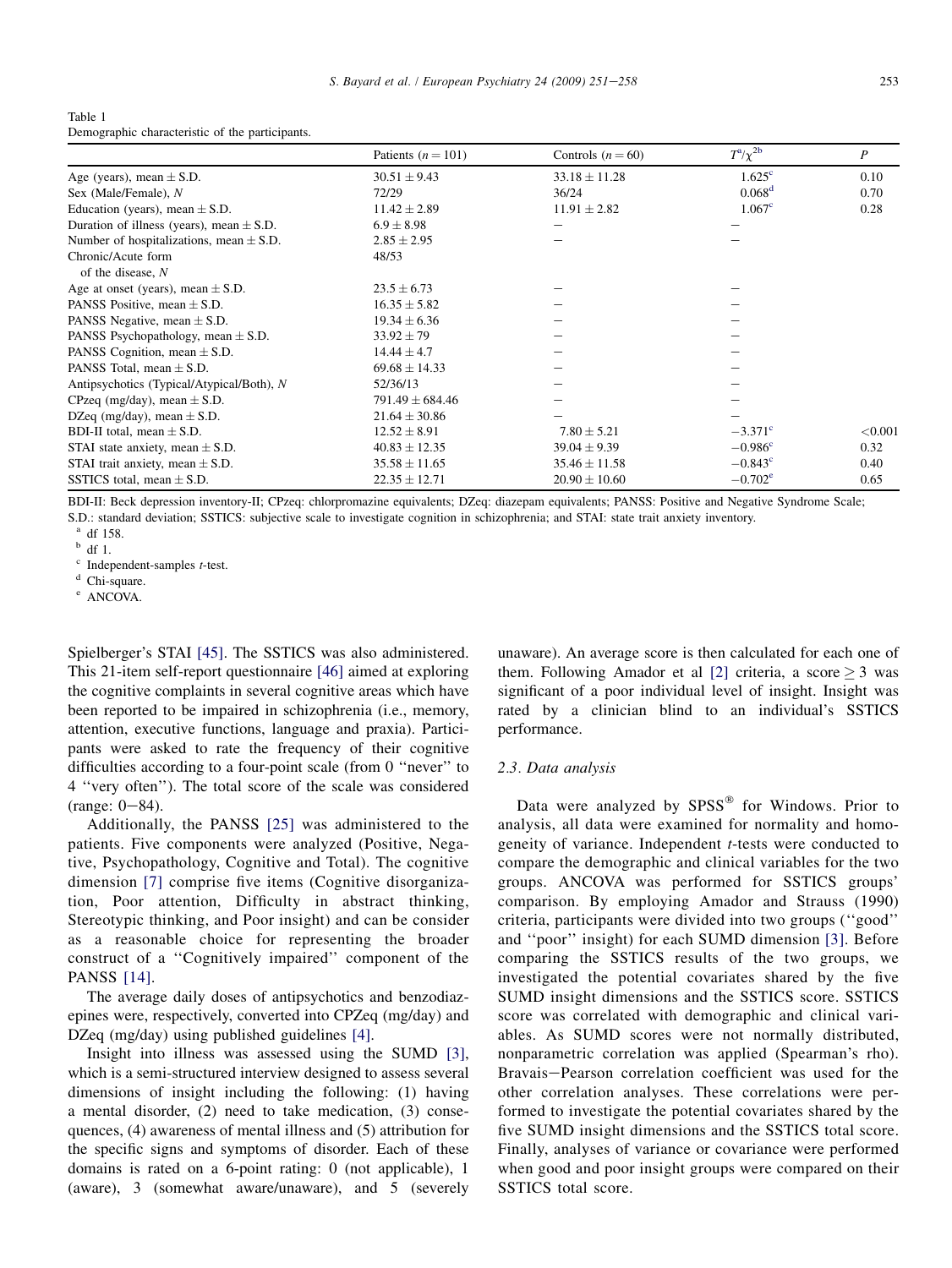# 3. Results

## 3.1. Patient and control groups' comparisons

As illustrated in [Table 1,](#page-2-0) in our clinical sample, data on symptoms suggest that both negative and positive symptoms are predominant. The averaged BDI-II score corresponds to a mild level of depression and was significantly higher than in the control group  $(P < 0.001)$ . The average of CPZeq and DZeq were, respectively, equal to 791.4 and 21.6 mg/day [\(Table 1](#page-2-0)). Note that our sample received a dose of antipsychotic medications similar to that reported in clinical settings (Hori et al., 2006). The two groups were matched for the STAI state ( $P = 0.32$ ) and trait ( $P = 0.40$ ) anxiety levels. Finally, there was no significant difference in SSTICS scores for patients and controls ( $P = 0.65$ ).

#### 3.2. Insight assessment

Table 2 summarizes the descriptive statistics for the SUMD insight dimensions. These statistics suggest that there is a reasonable level of variance among the participant's level of insight. Based on the test manual (Amador and Strauss, 1990 [\[3\]](#page-6-0)), a score of three is considered the cut-off to define an individual's level of insight sufficient to inquire about attribution. As illustrated in [Table 3,](#page-4-0) the percentage (%) of participants classified as having no to low-partial insight (i.e., a score  $\geq$  3) ranges from 56 to 67%. These results indicate that our sample included individuals with variable levels of insight. These percentages are in accordance with those found for clinical population in the literature (Amador et al., 1994 [\[1\]\)](#page-6-0).

# 3.3. Relationships between SSTICS, SUMD and demographic and clinical variables

In control group, there was a significant positive correlation between SSTICS score and the BDI-II scale, with a high level of depressive symptoms associated with a higher cognitive complaint ( $r = 0.37$ ;  $P = 0.009$ ). The same pattern of association was noted for STAI trait ( $r = 0.31$ ;  $P = 0.03$ ) and state level of anxiety ( $r = 0.50$ ;  $P = 0.005$ ). There was no significant correlation for age  $(r = 0.03; P = 0.81)$  and level of education ( $r = -0.22$ ;  $P = 0.06$ ).

Table 2

Descriptive statistics for the Scale to assess Unawareness of Mental Disorder (SUMD) and percent of patients with a score  $\geq 3$  ( $n = 101$ ).

|                        | SUMD insight dimensions |      |                                               |      |      |
|------------------------|-------------------------|------|-----------------------------------------------|------|------|
|                        | Mental<br>disorder      |      | Medication Consequences Awareness Attribution |      |      |
| Mean                   | 3.13                    | 2.83 | 3.27                                          | 3.26 | 3.50 |
| Median                 | 3                       | 3    | 4                                             | 3.15 | 3.5  |
| S.D.                   | 1.48                    | 1.60 | 1.59                                          | 0.88 | 1.31 |
| Minimum                |                         |      |                                               |      |      |
| Maximum                | 5                       | 5    | 5                                             | 5    | 5    |
| Cut-off score<br>$>$ 3 | 62%                     | 58%  | 66%                                           | 67%  | 56%  |

In patient group, as illustrated in [Table 3,](#page-4-0) none of the SUMD insight dimensions was correlated with averaged CPZeq and DPZeq daily doses. Duration of illness and number of hospitalization were negatively correlated with Mental disorder of the SUMD. BDI-II and STAI (state and trait) anxiety total scores were both negatively correlated with Mental disorder and Awareness dimensions. PANSS Positive symptom score was positively associated with Mental disorder, Medication, Consequences and Attribution dimensions. PANSS Negative score was only positively associated with Mental disorder. A positive association was found between Mental disorder, Medication, Consequences and Attribution dimensions and both the total and the Psychopathology scores of the PANSS. PANSS Cognition was positively correlated with all SUMD insight dimensions. Finally, there was no relationship between Awareness SUMD insight dimension and any PANSS indices.

For demographic variables, SSTICS total score was only significantly positively correlated with duration of illness  $(r = 0.26; P = 0.012)$  and with number of hospitalizations  $(r = 0.24; P = 0.022)$ . No significant difference was noted between acute and chronic forms of the disease on SSTICS total score  $(20.27 \pm 12.48 \text{ versus } 24.37 \pm 1.44; T = -1.651;$  $P = 0.102$ ). Neither age  $(r = 0.08; P = 0.46)$ , education  $(r = 0.16; P = 0.11)$  nor age at onset  $(r = -0.15; P = 0.15)$ produced any significant correlations with SSTICS total score. With regard to clinical characteristics, high level of depression  $(r = 0.26; P = 0.03)$  and anxiety (state:  $r = 0.35; P < 0.001;$ trait:  $r = 0.21$ ;  $P < 0.02$ ) were positively associated with SSTICS total score. No significant correlation was found with DZeq  $(r = 0.06; P = 0.51)$  and CPZeq  $(r = 0.09; P = 0.38)$ . Type of antipsychotics (Typical/Atypical/Both) did not contribute to SSTICS total score  $[F(2,99) = 0.88; P = 0.41]$ . No significant correlations were found between SSTICS total score and the five PANSS indices (all  $Ps > 0.1$ ). Note that Anxiety level (STAI) and Depression level (BDI-II) were significantly correlated with both SSTICS total scores and Mental disorder and Awareness SUMD insight dimensions. By consequence, these variables were entered as a covariate in the analysis when comparing good and poor insight groups on SSTICS total scores.

# 3.4. SSTIC comparison for patients with good and poor insight

[Table 4](#page-5-0) indicates that in our clinical sample, patients with a good insight concerning effects of medication expressed a more important cognitive complaint  $(P = 0.003)$ . No significant differences were observed in total score on SSTICS between patients with good and poor insight through the four others SUMD insight dimensions (i.e., Mental disorder; Consequences; Awareness; Attribution).

#### 4. Discussion

This study examined the relationship between self-reported cognitive complaint evaluated with the SSTICS and the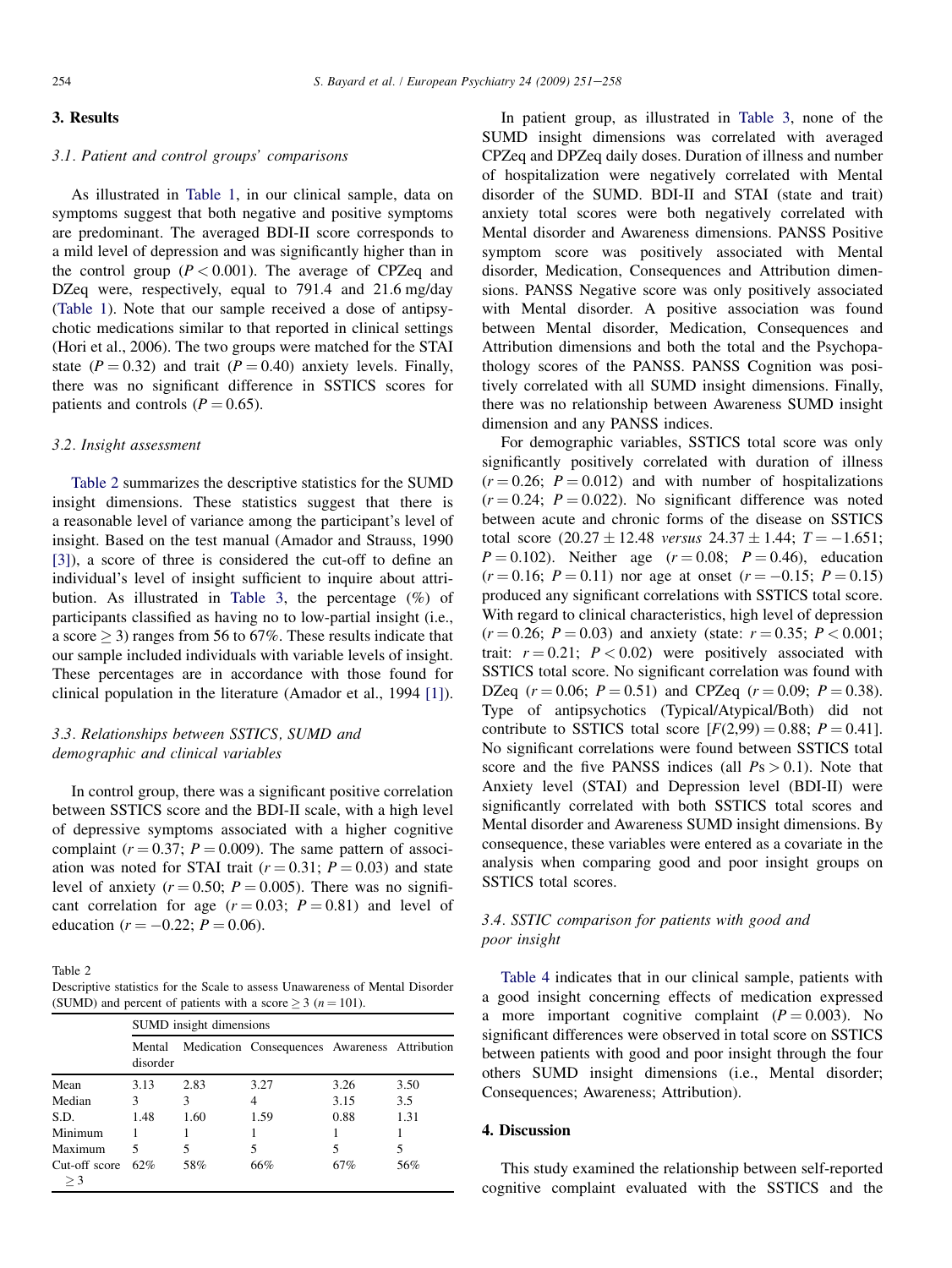|                             | SUMD insight dimensions |            |              |           |             |  |
|-----------------------------|-------------------------|------------|--------------|-----------|-------------|--|
|                             | Mental disorder         | Medication | Consequences | Awareness | Attribution |  |
| Age                         | $-0.08$                 | $-0.02$    | 0.04         | $-0.01$   | $-0.02$     |  |
| Education (years)           | $-0.13$                 | $-0.08$    | $-0.14$      | $-0.12$   | $-0.08$     |  |
| Duration of illness (years) | $-0.23*$                | $-0.20$    | $-0.07$      | $-0.10$   | $-0.08$     |  |
| Number of hospitalizations  | $-0.24*$                | $-0.17$    | $-0.08$      | $-0.13$   | $-0.18$     |  |
| Age at onset (years)        | 0.16                    | 0.20       | $-0.01$      | 0.06      | 0.06        |  |
| <b>BDI-II</b> total         | $-0.27*$                | $-0.08$    | $-0.18$      | $-0.26*$  | $-0.09$     |  |
| STAI state anxiety          | $-0.34**$               | $-0.13$    | $-0.18$      | $-0.30**$ | $-0.05$     |  |
| STAI trait anxiety          | $-0.29**$               | $-0.07$    | $-0.19$      | $-0.27*$  | $-0.08$     |  |
| <b>PANSS Positive</b>       | $0.22*$                 | $0.25*$    | $0.26*$      | 0.12      | $0.28*$     |  |
| PANSS Negative              | $0.23*$                 | 0.17       | 0.09         | 0.02      | 0.02        |  |
| PANSS Psychopathology       | $0.26*$                 | $0.22*$    | $0.26**$     | 0.04      | $0.30**$    |  |
| PANSS Cognition             | $0.22*$                 | $0.39**$   | $0.32**$     | $0.32**$  | $0.28*$     |  |
| PANSS Total                 | $0.35**$                | $0.28**$   | $0.29**$     | 0.07      | $0.26*$     |  |
| $CP$ zeq $(mg/day)$         | 0.04                    | 0.02       | 0.02         | 0.05      | $-0.04$     |  |
| $DZeq$ (mg/day)             | $-0.07$                 | $-0.07$    | $-0.03$      | 0.02      | $-0.05$     |  |

Non-parametric Spearman's rho correlations of SUMD insight dimensions with demographic and clinical characteristics  $(n = 101)$ .

BDI-II: Beck depression inventory-II; CPzeq: chlorpromazine equivalents; DZeq: diazepam equivalents; PANSS: Positive and Negative Syndrome Scale; and STAI: state trait anxiety inventory.

 $*P = 0.05$ .

<span id="page-4-0"></span>Table 3

 $*$  $P = 0.01$ .

multidimensional aspects of insight as determined by the SUMD in schizophrenia.

First, we found that patients with schizophrenia, after controlling for level of depressive symptoms, did not express abnormally high cognitive complaints when compared to data gathered in healthy controls matched for age and education. This result does not corroborate previous data [\[28\].](#page-6-0) One possible explanation could be that although Mancini and colleagues controlled for age, they did not control for emotional status and their control group was highly educated (university studies) [\[28\]](#page-6-0).

Secondly, our findings demonstrate a partial overlap of insight and cognitive complaint. Patients with a good awareness of the achieved effects of medication expressed a more important cognitive complaint. No significant differences were observed in total score on SSTICS between patients with good and poor insight through the four others SUMD insight dimensions. These last results are difficult to compare with those of Stip and colleagues who showed a significant negative correlation between SSTICS total score and the PANSS judgment item (G12) [\[46\]](#page-6-0). In fact, in our study insight was assessed through a multidimensional scale (SUMD) and group comparisons were realized by controlling several demographic and clinical variables.

Clinically, very few attempts to assess the validity of selfreport measures are considered in schizophrenia patients with poor insight (for example, Ref. [\[8\]](#page-6-0)). Our findings suggest that self-reported cognitive complaint may exist, even when patients demonstrates lack of awareness as measured by the five SUMD dimensions. Indeed, patients with schizophrenia can report cognitive impairments even if they are not aware of their positive symptoms such as hallucinations or delusions, or negative symptoms such as blunted affects. This partial overlap of insight level and cognitive complaint could be a very interesting observation for rehabilitation programs. Schizophrenia is the mental disease with the higher rates of noncompliance with medication treatments [\[43,51\]](#page-6-0). Level of insight predicts noncompliance to treatment and failure to comply with prescribed drug schedules is the most common reason for hospital readmission (for review [\[15\]](#page-6-0)). Cognitive remediation approaches seek to enhance cognitive processes or to circumvent cognitive impairments in schizophrenia in an effort to improve functional outcome [\[50\].](#page-7-0) The establishment of a program for cognitive remediation centered on cognitive complaint at the beginning of a rehabilitation program could be the best way to improve the therapeutic alliance and the long-term follow-up of the patient. This is what Bentall [\[9\]](#page-6-0) named the ''complaint-orientated approach'' which encourages the use of psychological treatments designed to specifically address the cognitive processes underlying patients' subjective difficulties. From this point of view further research is needed to examine this hypothesis. More generally, these data give some arguments that patients with a severe mental disease can endorse having one specific problem (cognitive impairment) less stigmatizing but reject a larger label as having a mental disorder. As proposed by Lysaker and Buck [\[27\]](#page-6-0), becoming more aware of schizophrenia can be a complex and confusing process with a paradox. Indeed awareness of schizophrenia can be both harmful and essential for recovering with some evidence than insight is an individual process [\[27\]](#page-6-0). If numerous studies have showed a strong relationship between poor insight and medication non-adherence [\[2,29\]](#page-6-0), some others reported that patients who gained awareness of their illness also reported increasing levels of depression [\[18,32\].](#page-6-0) In accordance with these data, we found in this study that patients with a good awareness of the achieved effects of medication expressed a more important cognitive complaint. Schizophrenia is associated with a wide range of impairments in self-awareness and self-reflection abilities, with extreme consequences such as the loss of the sense of unity and continuity which are essential aspects of identity. Raffard and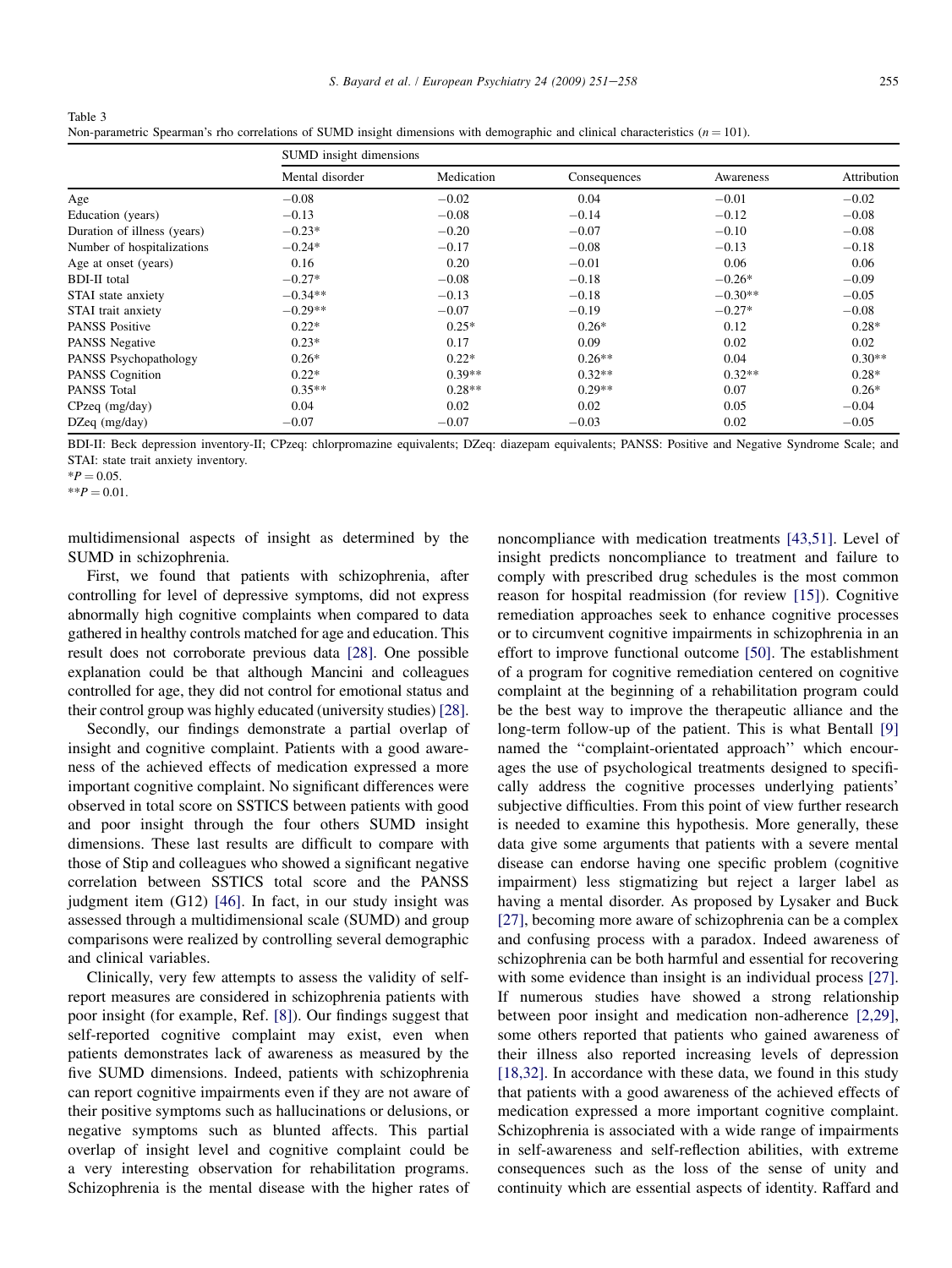<span id="page-5-0"></span>Table 4

ANOVA or ANCOVA comparing SSTICS total score for patients with good (SUMD < 3;  $I+$ ) and poor (SUMD  $\geq$  3;  $I$ ) insight ( $n = 101$ ).

|                                                            | $I+$                                    | $I-$                                | $F^{\rm a}$                              | P            |
|------------------------------------------------------------|-----------------------------------------|-------------------------------------|------------------------------------------|--------------|
| Mental disorder,<br>mean $\pm$ S.D.                        | $22.6 + 2.2^b$                          | $22.4 + 1.6^b$                      | 0.001 <sup>d</sup>                       | 0.96         |
| Medication, mean $\pm$ S.D.                                | $27.2 + 10.7$                           | $19.4 + 13$                         | 9.24 <sup>c</sup>                        | 0.003        |
| Consequences, mean $\pm$ S.D.                              | $24.5 \pm 10.9$                         | $21.4 \pm 13.3$                     | 1.22 <sup>c</sup>                        | 0.27         |
| Awareness, mean $\pm$ S.D.<br>Attribution, mean $\pm$ S.D. | $26.2 + 2.5^{\rm b}$<br>$22.4 \pm 13.9$ | $21.4 + 1.5^{\rm b}$<br>$241 + 126$ | $2.24$ <sup>d</sup><br>0.52 <sup>c</sup> | 0.13<br>0.47 |

I+: good insight level; and I-: poor insight level.<br>
a df 199.<br>
b Evaluated at covariate.<br>
c ANOVA.

<sup>d</sup> ANCOVA controlling for anxiety and depression levels.

colleagues showed in a recent study that participants with schizophrenia compared to control participants, reported in their autobiographical memories fewer memories about past achievements and more memories regarding hospitalization and stigmatization of illness despite impairments in extracting meaning from personal memories [\[41\]](#page-6-0). These findings and recent literature on metacognition in schizophrenia speak for awareness of discrete problems in the absence of a larger narrative about self and illness. Therefore, discussion about schizophrenia should include talking about what the illness means for the patient [\[27\]](#page-6-0).

In this work, we were also interested in investigating the relationship between self-reported cognitive difficulties and several demographic and clinical variables. In control and patient groups, SSTICS total score was positively correlated with emotional variable (i.e., level of depression and anxiety symptoms). These observations corroborate data obtained in cross-sectional studies in elderly adults where cognitive complaint (more specifically the memory complaint) was associated with depressive symptoms [\[10,12,16,36,39,\]](#page-6-0) and individual emotional status [\[17\].](#page-6-0) More interestingly, Antikainen and colleagues have shown that improvements in memory complaints of patients suspected of suffering from depression and referred for psychiatric outpatient care were associated with mood improvement [\[5\]](#page-6-0). Further, in an original way, we correlated the SSTICS total score with daily doses of antipsychotic converted to chlorpromazine equivalents. We observed that intensity level of cognitive complaint was not correlated with the DZeq and the CPZeq of antipsychotic treatment. Recent studies showed that all antipsychotic treatment groups (atypical and classical) made modest improvements in psychosocial functioning [\[49\].](#page-7-0) Furthermore, the relative effectiveness of newly antipsychotic drugs for individuals with schizophrenia may depend on multiple factors, including self-perception of effectiveness and cognitive consequences of a pharmacological treatment [\[41\].](#page-6-0) In accordance with this view, our results showed no relationship between antipsychotic type (atypical versus classical) and level of cognitive complaint.

One limitation of this study is that we did not realize an objective neuropsychological evaluation. So we were not able to determine if patients with a high cognitive complaint were



Fig. 1. Summary of the relationships (correlation analyses) between SSTICS total score, PANSS cognition and SUMD insight dimensions.

those characterized with objective neuropsychological impairments. An indirect way to explore the validity of the cognitive complaint in reflecting objective performances was to correlate SSTIC total score with PANSS scores (specifically PANSS Cognitive component).

In fact, even if PANSS scales are not a viable alternative to neuropsychological testing to obtain information about cognitive functioning in schizophrenia, these scale dimensions were found to be associated (low to moderate) with objective cognitive deficits (for example, Refs [\[11,14,22,23\]](#page-6-0)). As summarized in Fig. 1, we did not find any significant relationship between SSTIC total score and PANSS Cognitive component. This observation let us to question, in schizophrenia, the validity of the cognitive complaint in reflecting ''real'' (objective) cognitive alterations. In a study conducted by Prouteau and colleagues the pattern of associations between self-assessed (SSTICS) and objective neuropsychological performance was explored [\[40\].](#page-6-0) These authors found a very poor relationship between the cognitive nature of the subjective cognitive complaint and objective performances thus suggesting that theoretical constructs of cognitive functions do not always have ecological validity. Although Prouteau and colleagues controlled for demographic variables, they did not control for emotional ones [\[40\].](#page-6-0) However, it was shown that depression levels in patients with schizophrenia have a major influence on their neuropsychological performances (for example, Refs [\[13,34\]\)](#page-6-0).

In conclusion in many areas of contemporary schizophrenia research, self-report measures have potential use, but more needs to be done to demonstrate the validity of this methodology particularly in patients with impaired insight. In the future, it would be challenging to explore the relationships between insight in psychiatric symptoms and insight in cognitive symptoms. This would make it possible to clarify whether or not these two dimensions encompass a more general notion of ''awareness'' in schizophrenia.

## 5. Funding and support

This study received no funding and no support.

## 6. Conflict of interest

None.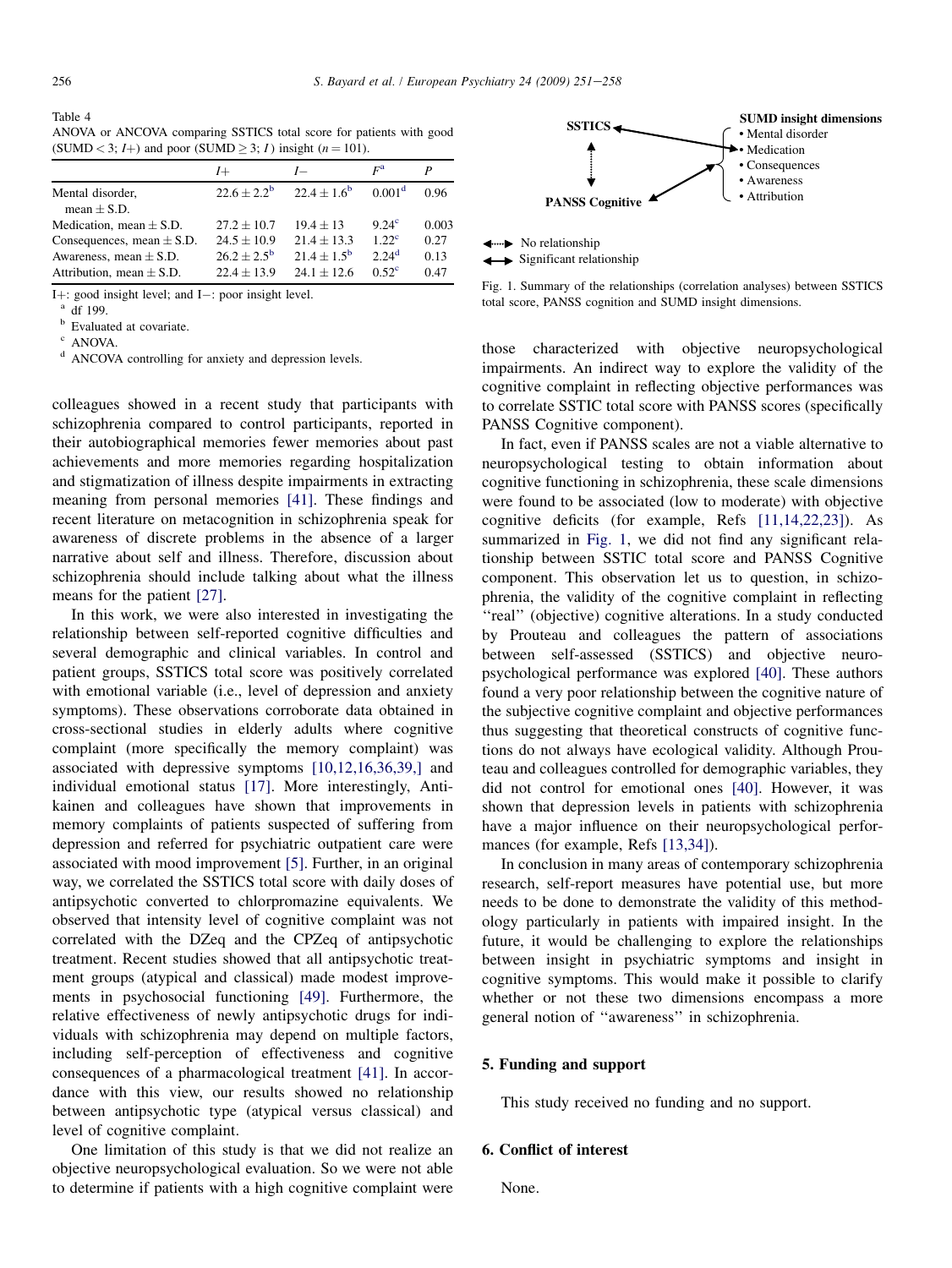# <span id="page-6-0"></span>References

- [1] Amador XF, Flaum M, Andreasen NC, Strauss DH, Yale SA, Clark SC, et al. Awareness of illness in schizophrenia and schizoaffective and mood disorders. Arch Gen Psychiatry  $1994;51(10):826-36$ .
- [2] Amador XF, Strauss DH, Yale SA, Flaum MM, Endicott J, Gorman JM. Assessment of insight in psychosis. Am J Psychiatry 1993;150(6):873-9.
- [3] Amador XF, Strauss DH. The scale to assess unawareness of mental disorder. New York: Columbia University and New York Psychiatric Institute; 1990.
- [4] American Psychiatric Association. Practice guidelines for the treatment of patients with schizophrenia. Washington (DC): American Psychiatric Press; 1997.
- [5] Antikainen R, Hänninen T, Honkalampi K, Hintikka J, Koivumaa-Honkanen H, Tanskanen A, et al. Mood improvement reduces memory complaints in depressed patients. Eur Arch Psychiatry Clin Neurosci  $2001:251(1):6-11.$
- [6] Beck AT, Steer RA, Brown GK. Inventaire de dépression de Beck. Paris, France: Editions du Centre de Psychologie Appliquée; 1998.
- [7] Bell M, Bioty S. Cognitively disorganized schizophrenia: a taxometric analysis of PANSS ratings. Schizophr Res 1997;42:98.
- [8] Bell M, Fiszdon J, Richardson R, Lysaker P, Bryson G. Are self-reports valid for schizophrenia patients with poor insight? Relationship of unawareness of illness to psychological self-report instruments. Psychiatry Res  $2007;151(1-2):37-46$ .
- [9] Bentall R. Madness explained: why we must reject the Kraepelinian paradigm and replace it with a 'complaint-orientated' approach to understanding mental illness. Med Hypotheses 2006;66(2):220-33.
- [10] Blazer DG, Hays JC, Fillenbaum GG, Gold DT. Memory complaint as a predictor of cognitive decline: a comparison of African American and White elders. J Aging Health  $1997;9(2):171-84$ .
- [11] Bozikas VP, Kosmidis MH, Kioperlidou K, Karavatos A. Relationship between psychopathology and cognitive functioning in schizophrenia. Compr Psychiatry 2004;45(5):392-400.
- [12] Brébion G, David AS, Bressan RA, Pilowsky LS. Role of processing speed and depressed mood on encoding, storage, and retrieval memory functions in patients diagnosed with schizophrenia. J Int Neuropsychol Soc 2007:13(1):99-107.
- [13] Brébion G, Gorman JM, Malaspina D, Sharif Z, Amador X. Clinical and cognitive factors associated with verbal memory task performance in patients with schizophrenia. Am J Psychiatry 2001;158(5):758-64.
- [14] Bryson G, Bell M, Greig T, Kaplan E. Internal consistency, temporal stability and neuropsychological correlates of three cognitive components of the Positive and Negative Syndrome Scale (PANSS). Schizophr Res 1999;38(1):27-35.
- [15] Buckley PF, Wirshing DA, Bhushan P, Pierre JM, Resnick SA, Wirshing WC. Lack of insight in schizophrenia: impact on treatment adherence. CNS Drugs 2007;21(2):129-41.
- [16] Chandler JD, Gerndt J. Memory complaints and memory deficits in young and old psychiatric inpatients. J Geriatr Psychiatry Neurol 1988;1(2):84-8.
- [17] Derouesné C, Alperovitch A, Arvay N, Migeon P, Moulin F, Vollant M, et al. Memory complaints in the elderly: a study of 367 community-dwelling individuals from 50 to 80 years old. Arch Gerontol Geriatr Suppl 1989;1:151-63.
- [18] Drake RJ, Pickles A, Bentall RP, Kinderman P, Haddock G, Tarrier N, et al. The evolution of insight, paranoia and depression during early schizophrenia. Psychol Med 2004;34(2):285-92.
- [19] First MB, Spitzer RL, Gibbon M, Williams JBW. Structured clinical interview for DSM-IV (SCID) axis I disorders. Washington (DC): American Psychiatric Press; 1997.
- [20] Frank AF, Gunderson JG. The role of the therapeutic alliance in the treatment of schizophrenia. Relationship to course and outcome. Arch Gen Psychiatry 1990;47(3):228-36.
- [21] Green MF. Stimulating the development of drug treatments to improve cognition in schizophrenia. Annu Rev Clin Psychol 2007;3:159-80.
- [22] Harvey PD, Serper MR, White L, Parrella MJ, McGurk SR, Moriarty PJ, et al. The convergence of neuropsychological testing and clinical ratings of cognitive impairment in patients with schizophrenia. Compr Psychiatry 2001;42(4):306-13.
- [23] Hofer A, Niedermayer B, Kemmler G, Rettenbacher MA, Trebo E, Widschwendter CG, et al. Cognitive impairment in schizophrenia: clinical ratings are not a suitable alternative to neuropsychological testing. Schizophr Res 2007;92:126-131.
- [24] Hori H, Noguchi H, Hashimoto R, Nakabayashi T, Omori M, Takahashi S, et al. Antipsychotic medication and cognitive function in schizophrenia. Schizophr Res  $2006;86(1-3):138-46$ .
- [25] Kay SR, Fiszbein A, Vital-Herne M, Fuentes LS. The positive and negative syndrome scale-Spanish adaptation. J Nerv Ment Dis 1990;  $178(8):510-7.$
- [26] Law MR, Soumerai SB, Ross-Degnan D, Adams AS. A longitudinal study of medication nonadherence and hospitalization risk in schizophrenia. J Clin Psychiatry  $2008;69(1):47-53$ .
- [27] Lysaker PH, Buck KD. Illness and the disruption of autobiography: accounting for the complex effect of awareness in schizophrenia. J Psychosoc Nurs Ment Health Serv  $2007:45(9):39-45$ .
- [28] Mancini A, Stip E, Prouteau A, Caron J, Leconte Y, Pampoulova T. Subjective experience of cognitive of cognitive deficits in schizophrenia. Schizophr Res 2000;53:144.
- [29] McEvoy JP, Freter S, Everett G, Geller JL, Appelbaum P, Apperson LJ, et al. Insight and the clinical outcome of schizophrenic patients. J Nerv Ment Dis 1989;177(1):48-51.
- [30] Medalia A, Lim RW. Self-awareness of cognitive functioning in schizophrenia. Schizophr Res  $2004;71(2-3):331-8$ .
- [31] Medalia A, Thysen J. Insight into neurocognitive dysfunction in schizophrenia. Schizophr Bull  $2008;34(6):1221-30$ .
- [32] Mintz AR, Dobson KS, Romney DM. Insight in schizophrenia: a metaanalysis. Schizophr Res  $2003:61(1):75-88$ .
- [33] Moritz S, Krausz M, Gottwalz E, Lambert M, Perro C, Ganzer S, et al. Cognitive dysfunction at baseline predicts symptomatic 1-year outcome in first-episode schizophrenics. Psychopathology 2000;33(1):  $48 - 51$
- [34] Möser C, Krieg JC, Zihl J, Lautenbacher S. Attention and memory deficits in schizophrenia: the role of symptoms of depression. Cogn Behav Neurol 2006;19(3):150-6.
- [35] Nuechterlein KH, Green MF, Kern RS, Baade LE, Barch DM, Cohen JD, et al. The MATRICS consensus cognitive battery, part 1: test selection, reliability, and validity. Am J Psychiatry  $2008;165(2):203-13$ .
- [36] O'Hara MW, Hinrichs JV, Kohout FJ, Wallace RB, Lemke JH. Memory complaint and memory performance in the depressed elderly. Psychol Aging 1986;1(3):208-14.
- [37] Peralta V, Cuesta MJ, de Leon J. Positive versus negative schizophrenia and basic symptoms. Compr Psychiatry  $1992;33(3):202-6$ .
- [38] Pini S, Cassano GB, Dell'Osso L, Amador XF. Insight into illness in schizophrenia, schizoaffective disorder, and mood disorders with psychotic features. Am J Psychiatry  $2001;158(1):122-5$ .
- [39] Popkin SJ, Gallagher D, Thompson LW, Moore M. Memory complaint and performance in normal and depressed older adults. Exp Aging Res  $1982;8(3-4):141-5.$
- [40] Prouteau A, Verdoux H, Briand C, Lesage A, Lalonde P, Nicole L, et al. Self-assessed cognitive dysfunction and objective performance in outpatients with schizophrenia participating in a rehabilitation program. Schizophr Res 2004;69(1):85-91.
- [41] Raffard S, D'Argembeau A, Lardi C, Bayard S, Boulenge JP, Van der Linden M. Exploring self-defining memories in schizophrenia. Memory  $2009;17(1):26-38.$
- [42] Reichenberg A, Harvey PD. Neuropsychological impairments in schizophrenia: integration of performance-based and brain imaging findings. Psychol Bull  $2007;133(5):833-58$ .
- [43] Schooler NR. Relapse prevention and recovery in the treatment of schizophrenia. J Clin Psychiatry 2006;67(Suppl. 5):19-23.
- [44] Shad MU, Tamminga CA, Cullum M, Haas GL, Keshavan MS. Insight and frontal cortical function in schizophrenia: a review. Schizophr Res  $2006;86(1-3):54-70.$
- [45] Spielberger CD. Manual for the state-trait anxiety inventory (STAI). Palo Alto: Consulting Psychologists Press; 1983.
- [46] Stip E, Caron J, Renaud S, Pampoulova T, Lecomte Y. Exploring cognitive complaints in schizophrenia: the subjective scale to